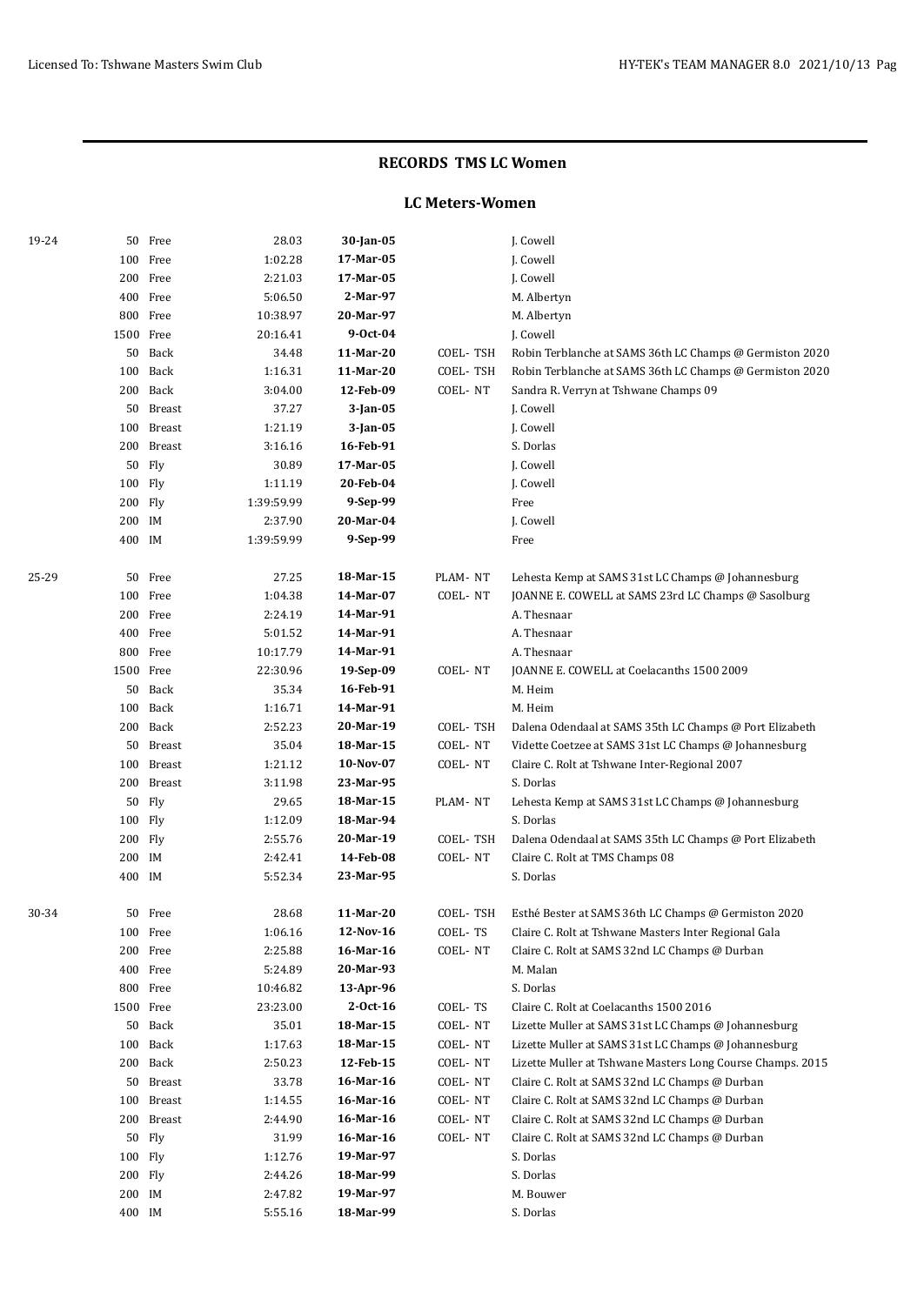| 35-39 |           | 50 Free       | 26.53    | $3$ -Jun-04    |          | E. Ottermann                                                  |
|-------|-----------|---------------|----------|----------------|----------|---------------------------------------------------------------|
|       |           | 100 Free      | 1:01.92  | 28-Mar-03      |          | E. Ottermann                                                  |
|       |           | 200 Free      | 2:26.48  | 20-Mar-19      | COEL-TSH | Claire C. Rolt at SAMS 35th LC Champs @ Port Elizabeth        |
|       |           | 400 Free      | 5:21.86  | 18-Mar-99      |          | C. Witteveen                                                  |
|       |           | 800 Free      | 11:04.31 | 28-Feb-02      |          | S. Dorlas                                                     |
|       | 1500 Free |               | 22:17.83 | $6 - Oct - 01$ |          | S. Dorlas                                                     |
|       |           | 50 Back       | 36.53    | 28-Mar-03      |          | E. Ottermann                                                  |
|       |           | 100 Back      | 1:19.32  | 18-Mar-00      |          | A. Dressler                                                   |
|       |           | 200 Back      | 2:46.07  | 18-Mar-00      |          | A. Dressler                                                   |
|       |           | 50 Breast     | 33.44    | 15-Mar-17      | COEL-TSH | Claire C. Rolt at SAMS 33rd LC Champs @ East London           |
|       |           | 100 Breast    | 1:14.50  | 15-Mar-17      | COEL-TSH | Claire C. Rolt at SAMS 33rd LC Champs @ East London           |
|       |           | 200 Breast    | 2:45.52  | 15-Mar-17      | COEL-TSH | Claire C. Rolt at SAMS 33rd LC Champs @ East London           |
|       |           | 50 Fly        | 29.42    | 3-Jun-04       |          | E. Ottermann                                                  |
|       | 100 Fly   |               | 1:01.60  | 3-Jun-04       |          | E. Ottermann                                                  |
|       | 200 Fly   |               | 2:46.01  | 28-Feb-02      |          | S. Dorlas                                                     |
|       | 200 IM    |               | 2:36.48  | 15-Mar-17      | COEL-TSH | Claire C. Rolt at SAMS 33rd LC Champs @ East London           |
|       | 400 IM    |               | 5:58.17  | 14-Mar-18      | COEL-TSH | Claire C. Rolt at SAMS 34th LC Champs @ Pretoria              |
|       |           |               |          |                |          |                                                               |
| 40-44 |           | 50 Free       | 26.60    | 24-Feb-07      |          | E. Ottermann                                                  |
|       |           | 100 Free      | 1:01.26  | 11-Mar-20      | COEL-TSH | Yvette Victor-vd Berg at SAMS 36th LC Champs @ Germiston 2020 |
|       |           | 200 Free      | 2:21.81  | 11-Mar-20      | COEL-TSH | Yvette Victor-vd Berg at SAMS 36th LC Champs @ Germiston 2020 |
|       |           | 400 Free      | 4:59.37  | 16-Mar-16      | COEL-NT  | Megan E. Albertyn at SAMS 32nd LC Champs @ Durban             |
|       |           | 800 Free      | 10:16.55 | 16-Mar-16      | COEL-NT  | Megan E. Albertyn at SAMS 32nd LC Champs @ Durban             |
|       | 1500 Free |               | 20:21.47 | $4-0ct-14$     | COEL-NT  | Megan E. Albertyn at Coelacanths 1500: 2014                   |
|       | 50        | Back          | 34.56    | 17-Mar-05      |          | A. Dressler                                                   |
|       | 100       | Back          | 1:15.75  | 19-Feb-05      |          | A. Dressler                                                   |
|       |           | 200 Back      | 2:41.65  | 17-Mar-05      |          | A. Dressler                                                   |
|       |           | 50 Breast     | 35.51    | 11-Mar-20      | COEL-TSH | Yvette Victor-vd Berg at SAMS 36th LC Champs @ Germiston 2020 |
|       | 100       | Breast        | 1:18.72  | 11-Mar-20      | COEL-TSH | Yvette Victor-vd Berg at SAMS 36th LC Champs @ Germiston 2020 |
|       | 200       | <b>Breast</b> | 3:02.29  | 19-Feb-05      |          | A. Dressler                                                   |
|       | 50        | Fly           | 29.41    | 14-Feb-06      |          | E. Ottermann                                                  |
|       | 100 Fly   |               | 1:16.10  | 15-Nov-14      | COEL-NT  | Megan E. Albertyn at Tshwane Masters Inter regional 2014      |
|       | 200 Fly   |               | 2:56.36  | 2-Mar-06       |          | S. Dorlas                                                     |
|       | 200       | IM            | 2:46.16  | 5-Mar-05       |          | A. Dressler                                                   |
|       | 400 IM    |               | 6:24.97  | 16-Apr-96      |          | M. vd Walt                                                    |
|       |           |               |          |                |          |                                                               |
| 45-49 |           | 50 Free       | 30.30    | 14-Mar-12      | COEL-NT  | Barbara Fraatz at SAMS 28th LC Champs @ Cape Town             |
|       |           | 100 Free      | 1:05.78  | 14-Mar-18      | COEL-TSH | Megan E. Albertyn at SAMS 34th LC Champs @ Pretoria           |
|       |           | 200 Free      | 2:24.74  | 14-Mar-18      | COEL-TSH | Megan E. Albertyn at SAMS 34th LC Champs @ Pretoria           |
|       |           | 400 Free      | 5:04.53  | 14-Mar-18      | COEL-TSH | Megan E. Albertyn at SAMS 34th LC Champs @ Pretoria           |
|       | 800       | Free          | 10:33.27 | 14-Mar-18      | COEL-TSH | Megan E. Albertyn at SAMS 34th LC Champs @ Pretoria           |
|       | 1500      | Free          | 22:05.69 | 16-Feb-12      | COEL-NT  | Barbara Fraatz at Tshwane Champs 2012                         |
|       |           | 50 Back       | 35.56    | 13-Mar-13      | COEL-NT  | Annemarie H. Dressler at SAMS 29th LC Champs @ Port Elizabeth |
|       | 100       | Back          | 1:17.36  | 13-Mar-13      | COEL-NT  | Annemarie H. Dressler at SAMS 29th LC Champs @ Port Elizabeth |
|       | 200       | Back          | 2:45.09  | 13-Mar-13      | COEL-NT  | Annemarie H. Dressler at SAMS 29th LC Champs @ Port Elizabeth |
|       |           | 50 Breast     | 38.40    | 5-Mar-05       |          | C. van Dam                                                    |
|       | 100       | Breast        | 1:25.53  | 14-Feb-06      |          | C. van Dam                                                    |
|       | 200       | Breast        | 3:08.34  | 2-Feb-08       | COEL-NT  | Hannah Ueckermann at SE Reg.Competition UK.                   |
|       |           | 50 Fly        | 33.24    | 17-Feb-11      | COEL-NT  | Babs Fraatz at Tshwane Champs 2011                            |
|       | 100 Fly   |               | 1:18.53  | 13-Mar-13      | COEL-NT  | Barbara Fraatz at SAMS 29th LC Champs @ Port Elizabeth        |
|       | 200 Fly   |               | 3:03.60  | 14-Feb-08      | TUKM-NT  | KIM FOSTER at TMS Champs 08                                   |
|       | 200 IM    |               | 2:53.74  | 14-Mar-18      | COEL-TSH | Megan E. Albertyn at SAMS 34th LC Champs @ Pretoria           |
|       | 400 IM    |               | 6:14.81  | 14-Mar-18      | COEL-TSH | Megan E. Albertyn at SAMS 34th LC Champs @ Pretoria           |
|       |           |               |          |                |          |                                                               |
| 50-54 |           | 50 Free       | 30.46    | 16-Mar-16      | COEL-NT  | Barbara Fraatz at SAMS 32nd LC Champs @ Durban                |
|       |           | 100 Free      | 1:08.13  | 16-Mar-16      | COEL-NT  | Barbara Fraatz at SAMS 32nd LC Champs @ Durban                |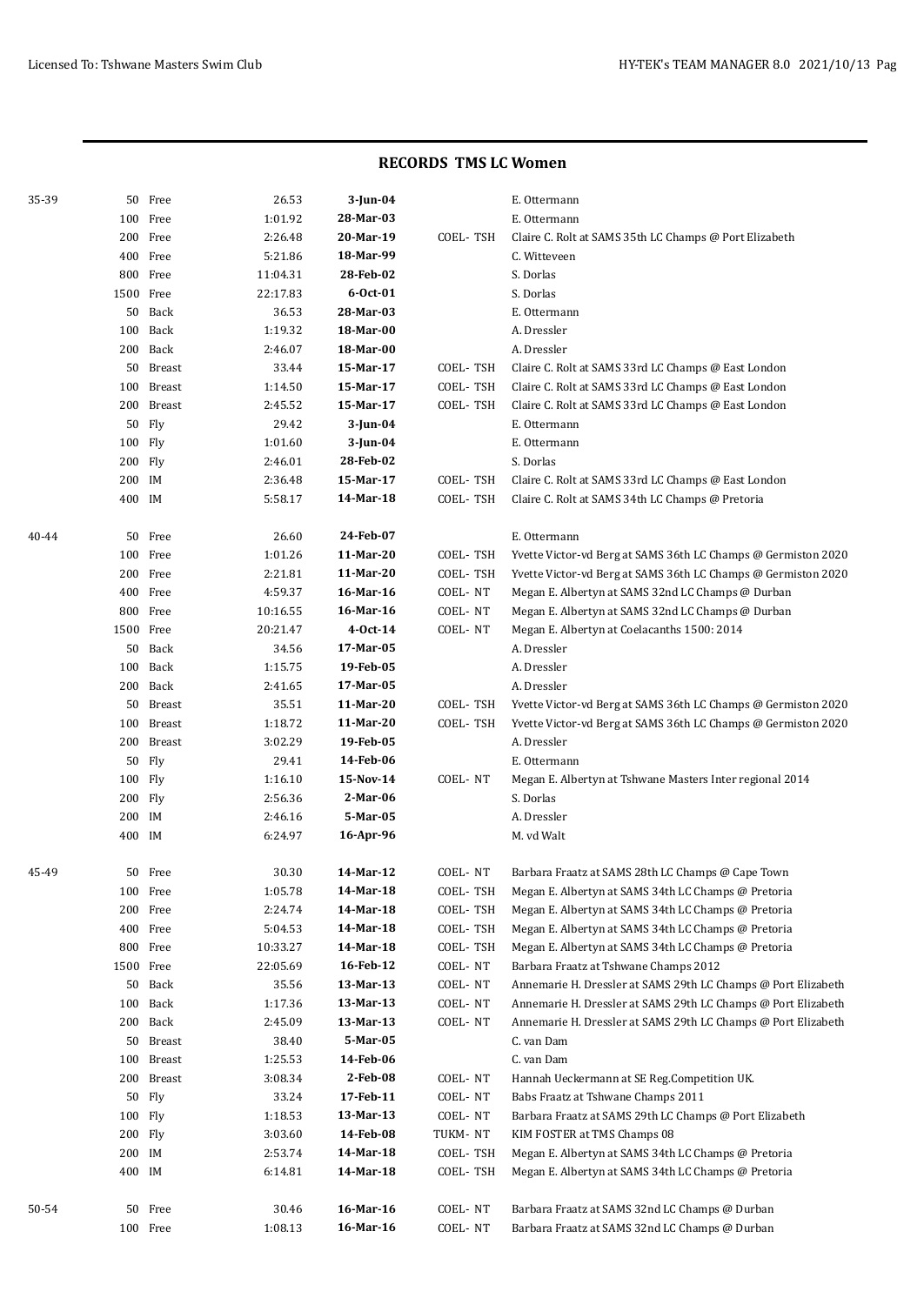| 50-54 |           | 200 Free      | 2:33.44  | 16-Mar-16    | COEL-NT  | Barbara Fraatz at SAMS 32nd LC Champs @ Durban                    |
|-------|-----------|---------------|----------|--------------|----------|-------------------------------------------------------------------|
|       |           | 400 Free      | 5:23.75  | 13-Mar-13    | COEL-NT  | Hannah UECKERMANN at SAMS 29th LC Champs @ Port Elizabeth         |
|       |           | 800 Free      | 11:30.90 | 15-Mar-17    | COEL-TSH | Annemarie H. Dressler at SAMS 33rd LC Champs @ East London        |
|       |           | 1500 Free     | 22:47.00 | 12-Feb-15    | COEL-NT  | Annemarie H. Dressler at Tshwane Masters Long Course Champs. 2015 |
|       | 50        | Back          | 36.28    | 15-Mar-17    | COEL-TSH | Annemarie H. Dressler at SAMS 33rd LC Champs @ East London        |
|       | 100       | Back          | 1:18.52  | 16-Mar-16    | COEL-NT  | Annemarie H. Dressler at SAMS 32nd LC Champs @ Durban             |
|       | 200       | Back          | 2:47.85  | 16-Mar-16    | COEL-NT  | Annemarie H. Dressler at SAMS 32nd LC Champs @ Durban             |
|       | 50        | Breast        | 38.96    | 18-Mar-15    | COEL-NT  | Annemarie H. Dressler at SAMS 31st LC Champs @ Johannesburg       |
|       | 100       | <b>Breast</b> | 1:28.01  | 7-Mar-15     | COEL-NT  | Annemarie H. Dressler at GMS LC Interregional @ WEC               |
|       | 200       | <b>Breast</b> | 3:05.24  | 13-Mar-13    | COEL-NT  | Hannah UECKERMANN at SAMS 29th LC Champs @ Port Elizabeth         |
|       | 50        | Fly           | 32.86    | 13-Nov-10    | COEL-NT  | KIM FOSTER at Tshwane Inter-Regional 2010                         |
|       | 100 Fly   |               | 1:17.00  | 11-Mar-09    | COEL-NT  | KIM FOSTER at SAMS 25th LC Champs @ East London                   |
|       | 200 Fly   |               | 2:59.18  | 16-Mar-11    | COEL-NT  | KIM FOSTER at SAMS 27th LC Champs @ Oudtshoorn                    |
|       | 200 IM    |               | 2:58.48  | 16-Mar-16    | COEL-NT  | Barbara Fraatz at SAMS 32nd LC Champs @ Durban                    |
|       | 400 IM    |               | 6:23.89  | 13-Mar-13    | COEL-NT  | MARIEKE BOUWER at SAMS 29th LC Champs @ Port Elizabeth            |
| 55-59 | 50        | Free          | 31.38    | $16$ -Jan-16 | COEL-NT  | SABINE M. VERRYN at GMS LC (Phoenix) @ WEC                        |
|       |           | 100 Free      | 1:11.67  | 16-Jan-16    | COEL-NT  | SABINE M. VERRYN at GMS LC (Phoenix) @ WEC                        |
|       |           | 200 Free      | 2:44.59  | 18-Mar-15    | COEL-NT  | KIM FOSTER at SAMS 31st LC Champs @ Johannesburg                  |
|       |           | 400 Free      | 5:36.47  | 20-Mar-19    | COEL-TSH | Annemarie H. Dressler at SAMS 35th LC Champs @ Port Elizabeth     |
|       |           | 800 Free      | 11:47.11 | 20-Mar-19    | COEL-TSH | Annemarie H. Dressler at SAMS 35th LC Champs @ Port Elizabeth     |
|       |           | 1500 Free     | 24:11.88 | 10-0ct-20    | COEL-TSH | Annemarie H. Dressler at Tshwane Masters Coelananths 1500: 2020   |
|       | 50        | Back          | 37.04    | 20-Mar-19    | COEL-TSH | Annemarie H. Dressler at SAMS 35th LC Champs @ Port Elizabeth     |
|       | 100       | Back          | 1:19.51  | 20-Mar-19    | COEL-TSH | Annemarie H. Dressler at SAMS 35th LC Champs @ Port Elizabeth     |
|       |           | 200 Back      | 2:50.57  | 20-Mar-19    | COEL-TSH | Annemarie H. Dressler at SAMS 35th LC Champs @ Port Elizabeth     |
|       | 50        | Breast        | 42.44    | 11-Mar-20    | COEL-TSH | Annemarie H. Dressler at SAMS 36th LC Champs @ Germiston 2020     |
|       | 100       | <b>Breast</b> | 1:39.33  | 15-Mar-17    | COEL-TSH | SABINE M. VERRYN at SAMS 33rd LC Champs @ East London             |
|       | 200       | <b>Breast</b> | 3:34.69  | 27-Mar-21    | COEL-TSH | Annemarie H. Dressler at Tshwane Championships 2021               |
|       | 50        | Fly           | 34.28    | 15-Nov-14    | COEL-NT  | KIM FOSTER at Tshwane Masters Inter regional 2014                 |
|       | 100 Fly   |               | 1:23.19  | 18-Mar-15    | COEL-NT  | KIM FOSTER at SAMS 31st LC Champs @ Johannesburg                  |
|       | 200 Fly   |               | 3:12.88  | 20-Feb-14    | COEL-NT  | KIM FOSTER at Tshwane Masters Champs: 2014                        |
|       | 200 IM    |               | 3:16.43  | 16-Mar-16    | COEL-NT  | KIM FOSTER at SAMS 32nd LC Champs @ Durban                        |
|       | 400 IM    |               | 6:58.15  | 20-Mar-19    | COEL-TSH | MARIEKE BOUWER at SAMS 35th LC Champs @ Port Elizabeth            |
| 60-64 |           | 50 Free       | 33.53    | 11-Mar-20    | COEL-TSH | Ingrid M. Trusler at SAMS 36th LC Champs @ Germiston 2020         |
|       |           | 100 Free      | 1:12.05  | 11-Mar-20    | COEL-TSH | Ingrid M. Trusler at SAMS 36th LC Champs @ Germiston 2020         |
|       |           | 200 Free      | 2:34.69  | 27-Mar-21    | COEL-TSH | Ingrid M. Trusler at Tshwane Championships 2021                   |
|       |           | 400 Free      | 5:28.19  | 27-Mar-21    | COEL-TSH | Ingrid M. Trusler at Tshwane Championships 2021                   |
|       |           | 800 Free      | 11:17.55 | 11-Mar-20    | COEL-TSH | Ingrid M. Trusler at SAMS 36th LC Champs @ Germiston 2020         |
|       | 1500 Free |               | 21:33.22 | 13-Feb-20    | COEL-TSH | Ingrid M. Trusler at Tshwane.LC Champs 2020                       |
|       |           | 50 Back       | 43.61    | 14-Mar-18    | CSCM-TSH | Pam Reynecke at SAMS 34th LC Champs @ Pretoria                    |
|       |           | 100 Back      | 1:34.42  | 15-Mar-17    | CSCM-TSH | Pam Reynecke at World Masters Budapest                            |
|       |           | 200 Back      | 3:30.59  | 10-Aug-17    | CSCM-TSH | Pam Reynecke at World Mastes Budapest                             |
|       |           | 50 Breast     | 42.97    | 11-Mar-20    | COEL-TSH | Ingrid M. Trusler at SAMS 36th LC Champs @ Germiston 2020         |
|       | 100       | Breast        | 1:45.10  | 11-Mar-20    | COEL-TSH | KIM FOSTER at SAMS 36th LC Champs @ Germiston 2020                |
|       |           | 200 Breast    | 3:56.37  | 12-Feb-15    | ALCA-NT  | Maggie vd Walt at Tshwane Masters Long Course Champs. 2015        |
|       |           | 50 Fly        | 35.15    | 20-Mar-19    | COEL-TSH | KIM FOSTER at SAMS 35th LC Champs @ Port Elizabeth                |
|       | 100 Fly   |               | 1:27.41  | 14-Feb-19    | COEL-TSH | KIM FOSTER at Tshwane Masters Long Course Champs 2019             |
|       | 200 Fly   |               | 3:22.48  | 20-Mar-19    | COEL-TSH | KIM FOSTER at SAMS 35th LC Champs @ Port Elizabeth                |
|       | 200 IM    |               | 3:29.91  | 16-Nov-19    | COEL-TSH | Ingrid M. Trusler at Tshwane.Inter - Regional 2019                |
|       | 400 IM    |               | 7:34.05  | 18-Mar-15    | ALCA-NT  | Maggie vd Walt at SAMS 31st LC Champs @ Johannesburg              |
| 65-69 |           | 50 Free       | 40.99    | 12-Mar-08    | COEL-NT  | Salome HURWITZ at SAMS 24th LC Champs @ Durban                    |
|       |           | 100 Free      | 1:35.57  | 18-Mar-15    | COEL-NT  | ANGELIKA SANDRI at SAMS 31st LC Champs @ Johannesburg             |
|       |           | 200 Free      | 3:21.16  | 14-Mar-07    | COEL-NT  | OLIVIA BELCHER at SAMS 23rd LC Champs @ Sasolburg                 |
|       |           | 400 Free      | 6:46.89  | 2-Mar-06     | COEL-NT  | OLIVIA BELCHER at SA Masters Swimming Nationals 2006              |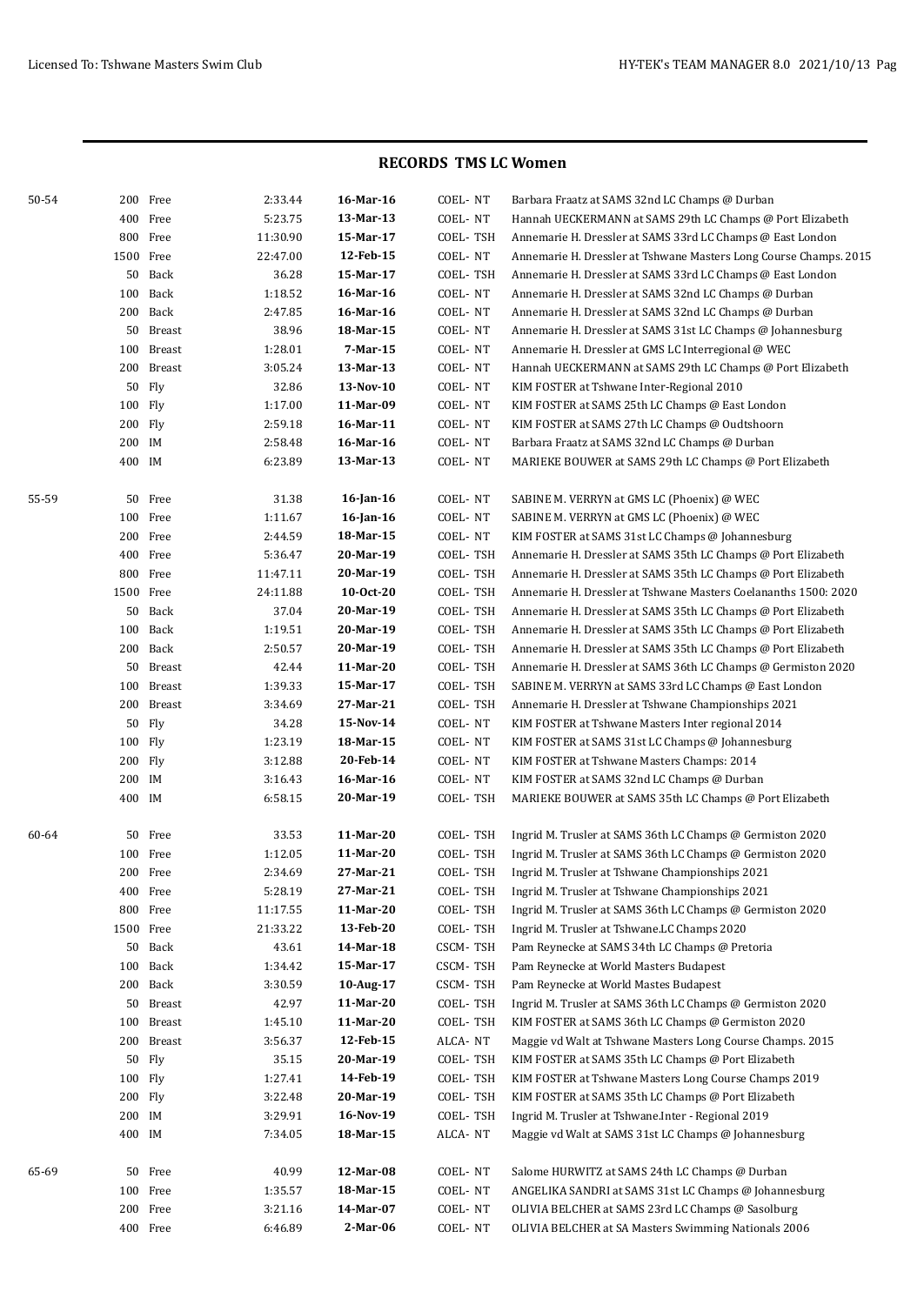| 65-69 |           | 800 Free   | 14:08.48   | 14-Mar-07  | COEL-NT  | OLIVIA BELCHER at SAMS 23rd LC Champs @ Sasolburg       |
|-------|-----------|------------|------------|------------|----------|---------------------------------------------------------|
|       | 1500 Free |            | 27:36.95   | 29-Sep-07  | COEL-NT  | OLIVIA BELCHER at Coel1500.2007                         |
|       |           | 50 Back    | 49.78      | 3-Mar-12   | COEL-NT  | JOYCE E. FYFE at GMS Interregional @ Ellis Park         |
|       |           | 100 Back   | 1:55.97    | 25-Mar-02  |          | B. Pearce                                               |
|       |           | 200 Back   | 4:07.27    | 25-Mar-02  |          | <b>B.</b> Pearce                                        |
|       |           | 50 Breast  | 47.27      | 17-Apr-08  | COEL-NT  | Salome HURWITZ at World Champs @ Perth                  |
|       |           | 100 Breast | 1:47.19    | 12-Mar-08  | COEL-NT  | Salome HURWITZ at SAMS 24th LC Champs @ Durban          |
|       |           | 200 Breast | 3:50.84    | 17-Apr-08  | COEL-NT  | Salome Hurwitz at World Champs @ Perth                  |
|       |           | 50 Fly     | 44.68      | 17-Apr-08  | COEL-NT  | Salome Hurwitz at World Champs @ Perth                  |
|       | 100 Fly   |            | 2:13.37    | 25-Mar-02  |          | B. Pearce                                               |
|       | 200 Fly   |            | 5:06.33    | 25-Mar-02  |          | B. Pearce                                               |
|       | 200 IM    |            | 4:42.77    | 8-Mar-03   |          | B. Pearce                                               |
|       | 400 IM    |            | 9:22.73    | 25-Mar-02  |          | B. Pearce                                               |
| 70-74 |           | 50 Free    | 43.25      | 14-Mar-12  | COEL-NT  | Salome HURWITZ at SAMS 28th LC Champs @ Cape Town       |
|       |           | 100 Free   | 1:41.22    | 11-Mar-20  | COEL-TSH | ANGELIKA SANDRI at SAMS 36th LC Champs @ Germiston 2020 |
|       |           | 200 Free   | 3:53.43    | 13-Feb-20  | COEL-TSH | ANGELIKA SANDRI at Tshwane.LC Champs 2020               |
|       |           | 400 Free   | 8:14.46    | 11-Mar-20  | COEL-TSH | ANGELIKA SANDRI at SAMS 36th LC Champs @ Germiston 2020 |
|       |           | 800 Free   | 16:57.44   | 13-Feb-20  | COEL-TSH | ANGELIKA SANDRI at Tshwane.LC Champs 2020               |
|       | 1500 Free |            | 35:04.00   | $6-0ct-18$ | COEL-TSH | JOYCE E. FYFE at Coelacanths 1500 2018                  |
|       |           | 50 Back    | 52.95      | 15-Mar-17  | COEL-TSH | JOYCE E. FYFE at SAMS 33rd LC Champs @ East London      |
|       |           | 100 Back   | 1:58.66    | 16-Mar-16  | COEL-NT  | Rita BURGER at SAMS 32nd LC Champs @ Durban             |
|       |           | 200 Back   | 4:18.55    | 16-Mar-16  | COEL-NT  | Rita BURGER at SAMS 32nd LC Champs @ Durban             |
|       |           | 50 Breast  | 48.88      | 14-Mar-12  | COEL-NT  | Salome HURWITZ at SAMS 28th LC Champs @ Cape Town       |
|       |           | 100 Breast | 1:54.52    | 14-Mar-12  | COEL-NT  | Salome HURWITZ at SAMS 28th LC Champs @ Cape Town       |
|       |           | 200 Breast | 4:06.55    | 14-Mar-12  | COEL-NT  | Salome HURWITZ at SAMS 28th LC Champs @ Cape Town       |
|       |           | 50 Fly     | 50.71      | 14-Mar-12  | COEL-NT  | Salome HURWITZ at SAMS 28th LC Champs @ Cape Town       |
|       | 100 Fly   |            | 1:39:59.99 | 9-Sep-99   |          | Free                                                    |
|       | 200 Fly   |            | 1:39:59.99 | 9-Sep-99   |          | Free                                                    |
|       | 200 IM    |            | 1:39:59.99 | 9-Sep-99   |          | Free                                                    |
|       | 400 IM    |            | 1:39:59.99 | 9-Sep-99   |          | Free                                                    |
|       |           |            |            |            |          |                                                         |
| 75-79 |           | 50 Free    | 48.74      | 15-Mar-17  | COEL-TSH | Salome HURWITZ at SAMS 33rd LC Champs @ East London     |
|       |           | 100 Free   | 1:55.94    | 14-Feb-08  | COEL-NT  | VILMA GROBLER at TMS Champs 08                          |
|       |           | 200 Free   | 4:08.37    | 16-Nov-19  | COEL-TSH | Jane C. Rees at Tshwane. Inter - Regional 2019          |
|       |           | 400 Free   | 8:52.95    | 11-Mar-20  | COEL-TSH | Jane C. Rees at SAMS 36th LC Champs @ Germiston 2020    |
|       |           | 800 Free   | 18:32.11   | 11-Mar-20  | COEL-TSH | Jane C. Rees at SAMS 36th LC Champs @ Germiston 2020    |
|       | 1500 Free |            | 36:03.92   | 27-Mar-21  | COEL-TSH | Jane C. Rees at Tshwane Championships 2021              |
|       |           | 50 Back    | 55.71      | 11-Mar-20  | COEL-TSH | Rita BURGER at SAMS 36th LC Champs @ Germiston 2020     |
|       |           | 100 Back   | 2:10.38    | 11-Mar-20  | COEL-TSH | Rita BURGER at SAMS 36th LC Champs @ Germiston 2020     |
|       |           | 200 Back   | 4:36.00    | 13-Feb-20  | COEL-TSH | Rita BURGER at Tshwane.LC Champs 2020                   |
|       |           | 50 Breast  | 53.17      | 4-Mar-17   | COEL-TS  | Salome Hurwitz at GMS LC Wits Ed campus                 |
|       |           | 100 Breast | 2:01.60    | 15-Mar-17  | COEL-TSH | Salome HURWITZ at SAMS 33rd LC Champs @ East London     |
|       |           | 200 Breast | 4:29.05    | 15-Mar-17  | COEL-TSH | Salome HURWITZ at SAMS 33rd LC Champs @ East London     |
|       |           | 50 Fly     | 53.27      | 15-Mar-17  | COEL-TSH | Salome HURWITZ at SAMS 33rd LC Champs @ East London     |
|       | 100 Fly   |            | 1:39:59.99 | 9-Sep-99   |          | Free                                                    |
|       | 200 Fly   |            | 1:39:59.99 | 9-Sep-99   |          | Free                                                    |
|       | 200 IM    |            | 1:39:59.99 | 9-Sep-99   |          | Free                                                    |
|       | 400 IM    |            | 1:39:59.99 | 9-Sep-99   |          | Free                                                    |
| 80-84 |           | 50 Free    | 49.75      | 19-Mar-97  |          | N McAll                                                 |
|       |           | 100 Free   | 2:04.39    | 13-Mar-13  | COEL-NT  | VILMA GROBLER at SAMS 29th LC Champs @ Port Elizabeth   |
|       |           | 200 Free   | 4:33.83    | 14-Mar-18  | COEL-TSH | Ann HANSON at SAMS 34th LC Champs @ Pretoria            |
|       |           | 400 Free   | 9:34.61    | 14-Mar-18  | COEL-TSH | Ann HANSON at SAMS 34th LC Champs @ Pretoria            |
|       |           | 800 Free   | 19:50.66   | 14-Mar-18  | COEL-TSH | Ann HANSON at SAMS 34th LC Champs @ Pretoria            |
|       | 1500 Free |            | 39:08.00   | 14-Feb-19  | COEL-TSH | Ann HANSON at Tshwane Masters Long Course Champs 2019   |
|       |           |            |            |            |          |                                                         |